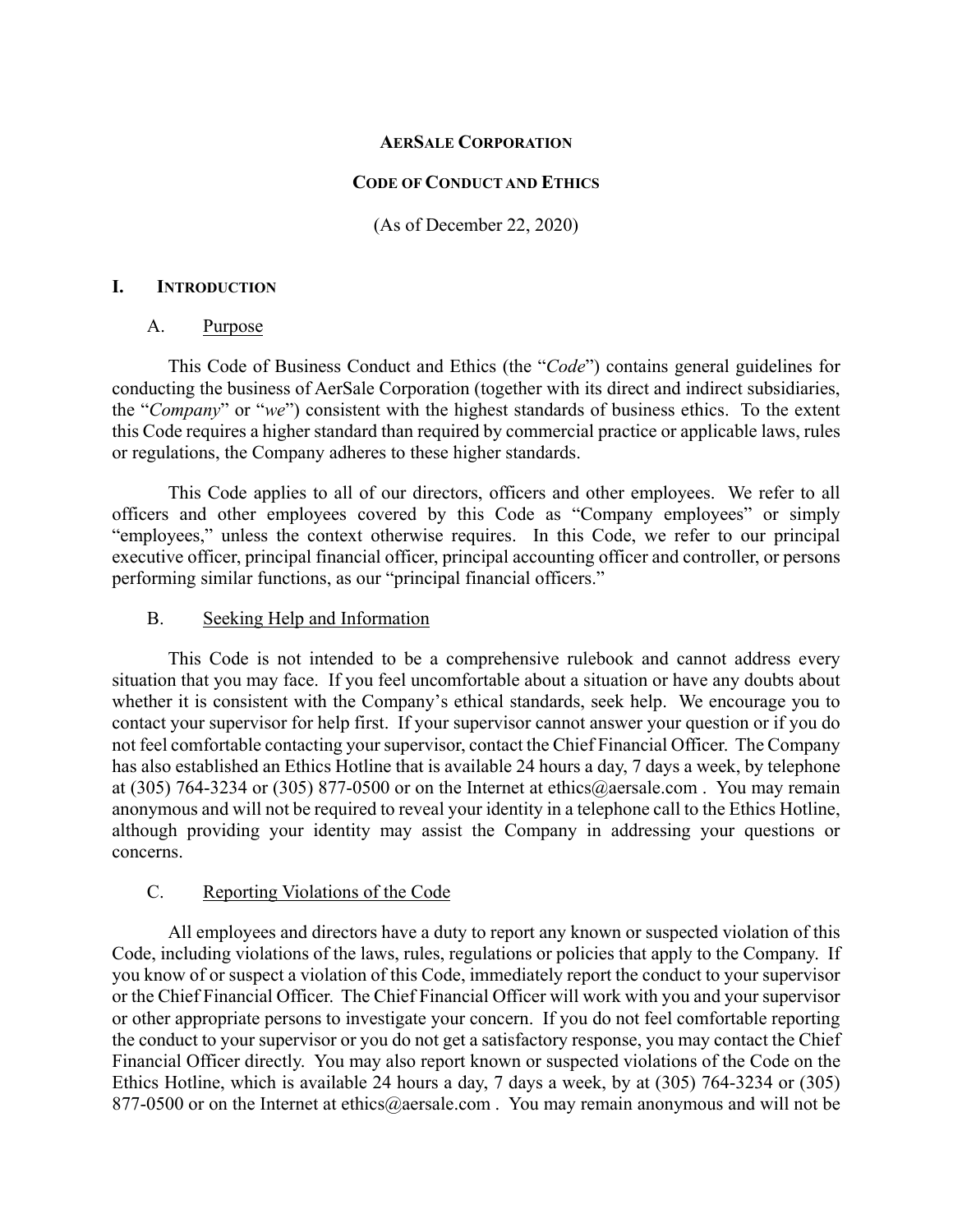required to reveal your identity in a telephone call to the Ethics Hotline, although providing your identity may assist the Company in investigating your concern.All reports of known or suspected violations of the law or this Code will be handled sensitively and with discretion. Your supervisor, the Chief Financial Officer and the Company will protect your confidentiality to the extent possible, consistent with applicable laws and the Company's need to investigate your concern.

It is Company policy that any employee or director who violates this Code will be subject to appropriate discipline, which may include, for an employee, termination of employment or, for a director, a request that such director resign from the Board of Directors of the Company (the "*Board of Directors*"). This determination will be based upon the facts and circumstances of each particular situation. If you are accused of violating this Code, you will be given an opportunity to present your version of the events at issue prior to any determination of appropriate discipline. Employees and directors who violate the law or this Code may expose themselves to substantial civil damages, criminal fines and prison terms. The Company may also face substantial fines and penalties and may incur damage to its reputation and standing in the community. Your conduct as a representative of the Company, if it does not comply with the law or with this Code, can result in serious consequences for both you and the Company.

# D. Policy Against Retaliation

The Company prohibits retaliation against an employee or director who, in good faith, seeks help or reports known or suspected violations. Any reprisal or retaliation against an employee or director because the employee or director, in good faith, sought help or filed a report will be subject to disciplinary action, including potential termination of employment.

# E. Waivers of the Code

Any waiver of this Code for our directors, executive officers or other principal financial officers may be made only by our Board of Directors and will be disclosed to the public as required by law or the rules of The Nasdaq Stock Market LLC, when applicable. Waivers of this Code for other employees may be made only by the Company's Chief Executive Officer or Chief Financial Officer and will be reported to our Audit Committee.

# **II. CONFLICTS OF INTEREST**

# A. Identifying Potential Conflicts of Interest

Employees, officers and directors must act in the best interests of the Company. You must refrain from engaging in any activity or having a personal interest that presents a "conflict of interest" and should seek to avoid even the appearance of a conflict of interest. A conflict of interest occurs when your personal interest interferes with the interests of the Company. A conflict of interest can arise whenever you, as an employee, officer or director, take action or have an interest that prevents you from performing your Company duties and responsibilities honestly, objectively and effectively.

Identifying potential conflicts of interest may not always be clear-cut. The following situations might reasonably be expected to give rise to a conflict of interest and should be identified to, and addressed by, the Chief Financial Officer or the Board of Directors: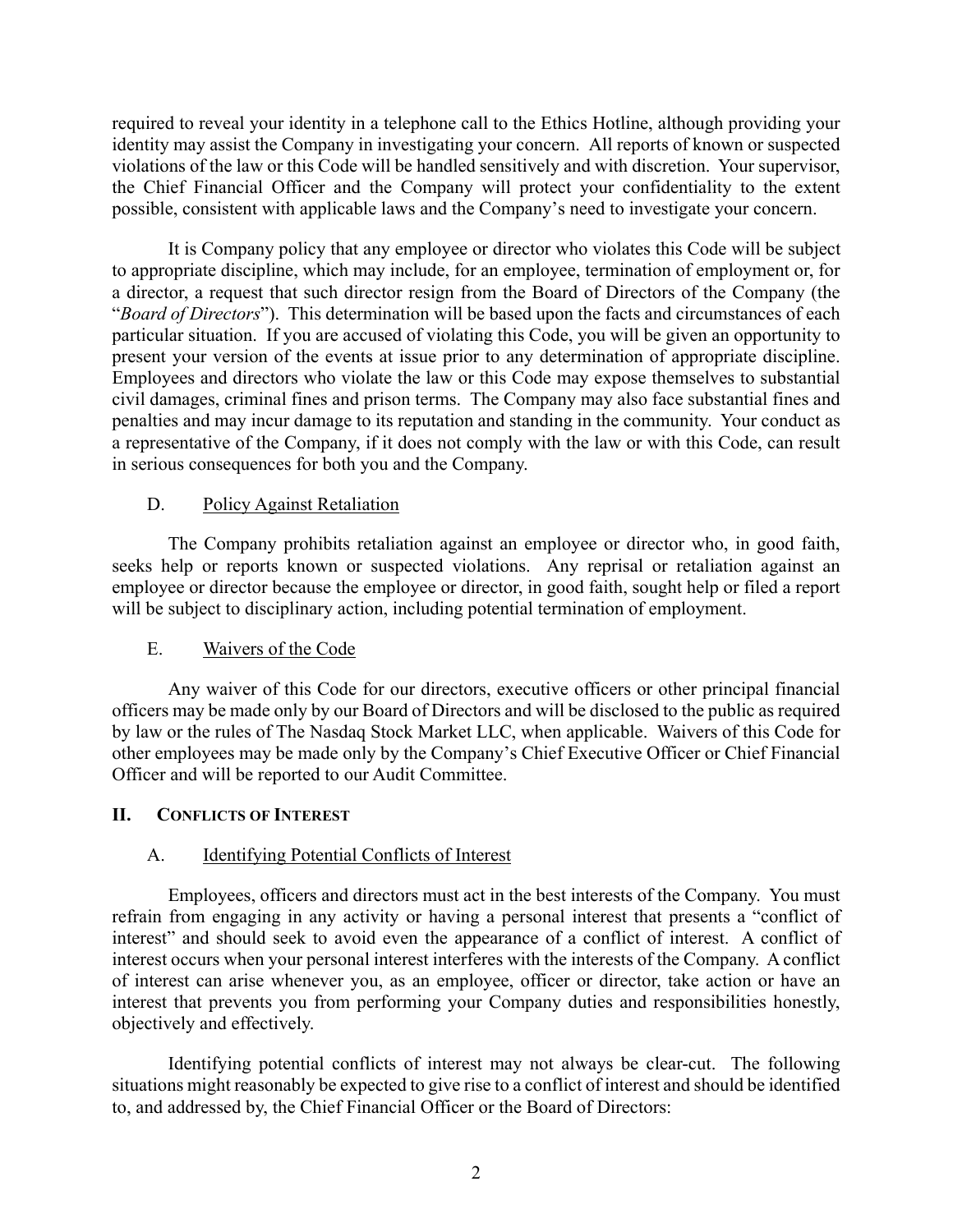- Outside Employment. An employee being employed by, serving as a director of, or providing any services to a company that the individual knows or suspects is a material customer, supplier or competitor of the Company (other than services to be provided as part of an employee's job responsibilities for the Company).
- Improper Personal Benefits. An employee or director obtaining any material (as to him or her) personal benefits or favors because of his or her position with the Company. Please see "Gifts and Entertainment" below for additional guidelines in this area.
- Financial Interests. An employee having a "material interest" (ownership or otherwise) in any company that the individual knows or suspects is a material customer, supplier or competitor of the Company and using his or her position to influence a transaction with such company. Whether an employee has a "material interest" will be determined by the Chief Financial Officer or the Board of Directors, as applicable, in light of all of the circumstances, including consideration of the relationship of the employee to the customer, supplier or competitor, the relationship of the employee to the specific transaction and the importance of the interest to the employee having the interest.
- Loans or Other Financial Transactions. An employee or director obtaining loans or guarantees of personal obligations from, or entering into any other personal financial transaction with, any company that the individual knows or suspects is a material customer, supplier or competitor of the Company. This guideline does not prohibit arms-length transactions with banks, brokerage firms or other financial institutions.
- Service on Boards and Committees. An employee or director serving on a board of directors or trustees or on a committee of any entity (whether profit or not-forprofit) whose interests reasonably would be expected to conflict with those of the Company.
- Actions of Family Members. The actions of family members outside the workplace may also give rise to the conflicts of interest described above because they may influence an employee's or director's objectivity in making decisions on behalf of the Company. For purposes of this Code, "family members" include your spouse or life-partner, brothers, sisters, parents, in-laws and children whether such relationships are by blood or adoption.

For purposes of this Code, a company is a "material" customer if the customer has made payments to the Company in the past year in excess of \$200,000 or 5% of the Company's gross revenues, whichever is greater. A company is a "material" supplier if the supplier has received payments from the Company in the past year in excess of \$200,000 or 5% of the supplier's gross revenues, whichever is greater. If you are uncertain whether a particular company is a material customer or supplier, please contact the Chief Financial Officer for assistance.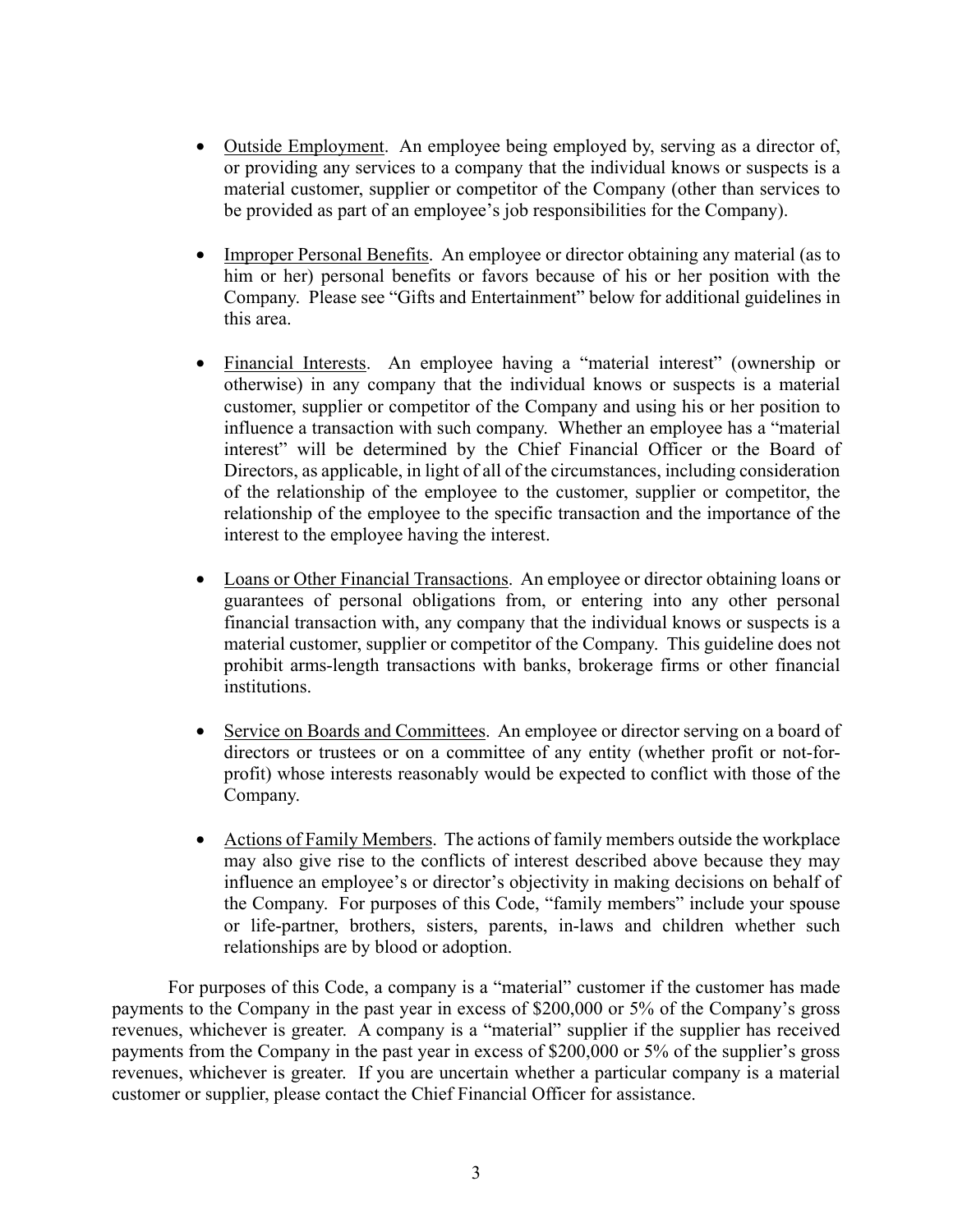### B. Disclosure of Conflicts of Interest

The Company requires that employees and directors disclose any situation that reasonably would be expected to give rise to a conflict of interest. If you suspect that you have a situation that could give rise to a conflict of interest, or something that others could reasonably perceive as a conflict of interest, you must report it in writing to your supervisor or the Chief Financial Officer, or if you are a director or executive officer, to the Board of Directors. The Chief Financial Officer or the Board of Directors, as applicable, will work with you to determine whether you have a conflict of interest and, if so, how best to address it. All transactions that could potentially give rise to a conflict of interest involving a director, executive officer or principal financial officer must be approved by the Board of Directors, and any such approval will not be considered a waiver of this Code.

# **III. CORPORATE OPPORTUNITIES**

As an employee or director of the Company, you have an obligation to advance the Company's interests when the opportunity to do so arises. If you discover or are presented with a business opportunity through the use of corporate property or information or because of your position with the Company, you should first present the business opportunity to the Company before pursuing the opportunity in your individual capacity. No employee or director may use corporate property, information or his or her position with the Company for personal gain while employed by us or, for a director, while serving on our Board of Directors.

You should disclose to your supervisor the terms and conditions of each business opportunity covered by this Code that you wish to pursue. Your supervisor will contact the Chief Financial Officer and the appropriate management personnel to determine whether the Company wishes to pursue the business opportunity. If the Company waives its right to pursue the business opportunity, you may pursue the business opportunity on the same terms and conditions as originally proposed and consistent with the other ethical guidelines set forth in this Code.

# **IV. CONFIDENTIAL INFORMATION**

Employees and directors have access to a variety of confidential information regarding the Company. Confidential information includes all non-public information that might be of use to competitors, or, if disclosed, harmful to the Company or its collaborators, customers or suppliers. Employees and directors have a duty to safeguard all confidential information of the Company or third parties with which the Company conducts business, except when disclosure is authorized or legally mandated. Unauthorized disclosure of any confidential information is prohibited. Additionally, employees and directors should take appropriate precautions to ensure that confidential or sensitive business information, whether it is proprietary to the Company or another company, is not communicated within the Company except to employees and directors who have a need to know such information to perform their responsibilities for the Company. An employee's and director's obligation to protect confidential information continues after he or she leaves the Company. Unauthorized disclosure of confidential information could cause competitive harm to the Company or its collaborators, customers or suppliers and could result in legal liability to you and the Company.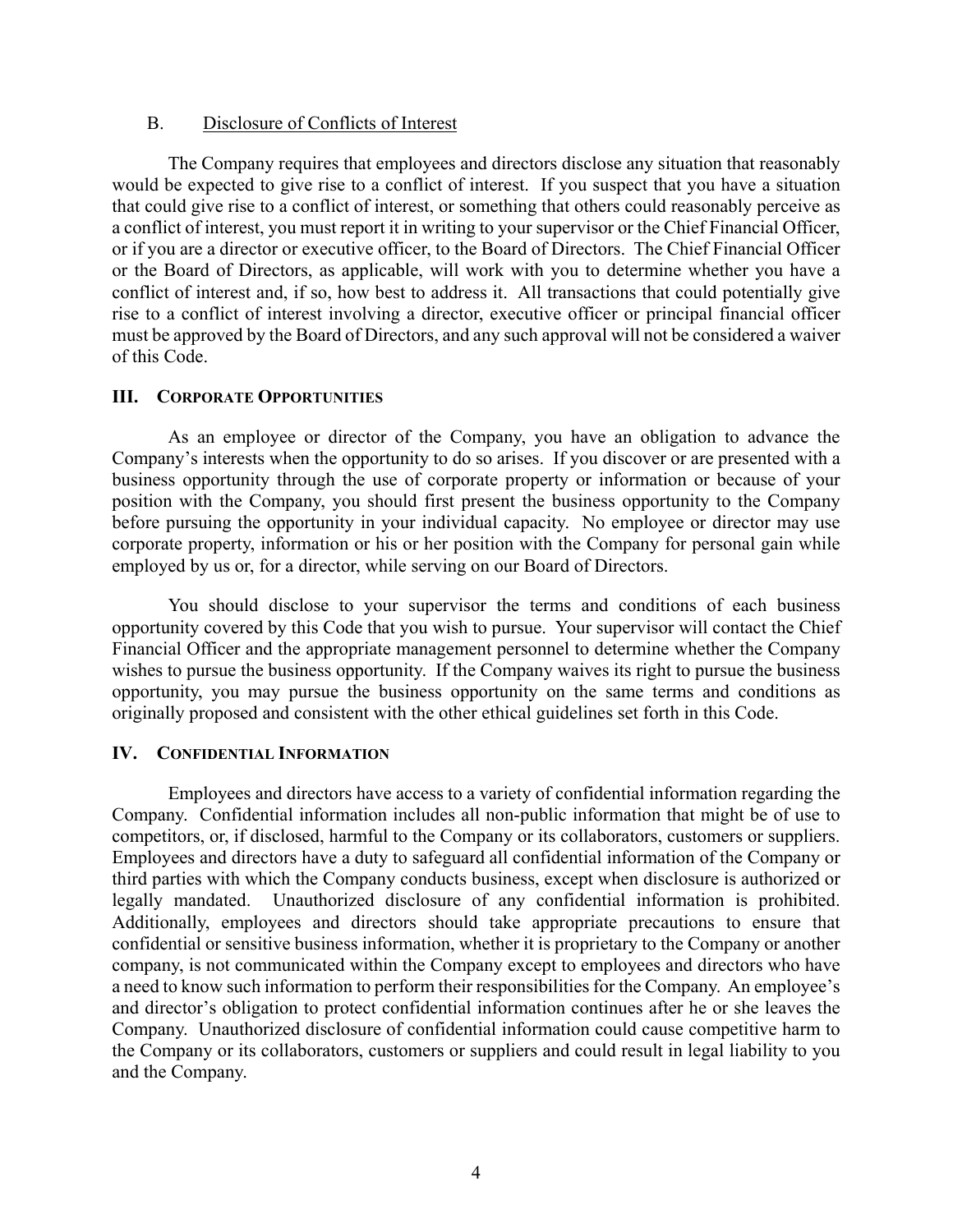Any questions or concerns regarding whether disclosure of Company information is legally mandated should be promptly referred to the Chief Financial Officer.

### **V. COMPETITION AND FAIR DEALING**

All employees should endeavor to deal fairly with fellow employees and with the Company's collaborators, licensors, customers, suppliers and competitors. Employees should not take unfair advantage of anyone through manipulation, concealment, abuse of privileged information, misrepresentation of material facts or any other unfair-dealing practice. Employees should maintain and protect any intellectual property licensed from licensors with the same care as they employ with regard to Company-developed intellectual property. Employees should also handle the nonpublic information of our collaborators, licensors, suppliers and customers responsibly and in accordance with our agreements with them, including information regarding their technology and product pipelines.

### **VI. GIFTS AND ENTERTAINMENT**

The giving and receiving of gifts is a common business practice. Appropriate business gifts and entertainment are welcome courtesies designed to build relationships and understanding among business partners. Gifts and entertainment, however, should not compromise, or appear to compromise, your ability to make objective and fair business decisions. In addition, it is important to note that the giving and receiving of gifts are subject to a variety of laws, rules and regulations applicable to the Company's operations. These include, without limitation, laws covering the marketing of products, bribery and kickbacks. You are expected to understand and comply with all laws, rules and regulations that apply to your job position.

It is your responsibility to use good judgment in this area. As a general rule, you may give or receive gifts or entertainment to or from collaborators, customers or suppliers only if the gift or entertainment is infrequent, modest, intended to further legitimate business goals, in compliance with applicable law, and provided the gift or entertainment would not be viewed as an inducement to or reward for any particular business decision. All gifts and entertainment expenses should be properly accounted for on expense reports.

If you conduct business in other countries, you must be particularly careful that gifts and entertainment are not construed as bribes, kickbacks or other improper payments. See "The Foreign Corrupt Practices Act" section of this Code for a more detailed discussion of our policies regarding giving or receiving gifts related to business transactions in other countries. For further guidance, please contact the Company's Chief Financial Officer for a copy of the Company's Anti-Corruption/Bribery Compliance Policy and Procedures Manual and International Trade Compliance Policy and Procedures Manual or with any questions you may have about gifts and entertainment.

You should make every effort to refuse or return a gift that is beyond these permissible guidelines. If it would be inappropriate to refuse a gift or you are unable to return a gift, you should promptly report the gift to your supervisor. Your supervisor will bring the gift to the attention of the Chief Financial Officer, who may require you to donate the gift to an appropriate community organization. If you have any questions about whether it is permissible to accept a gift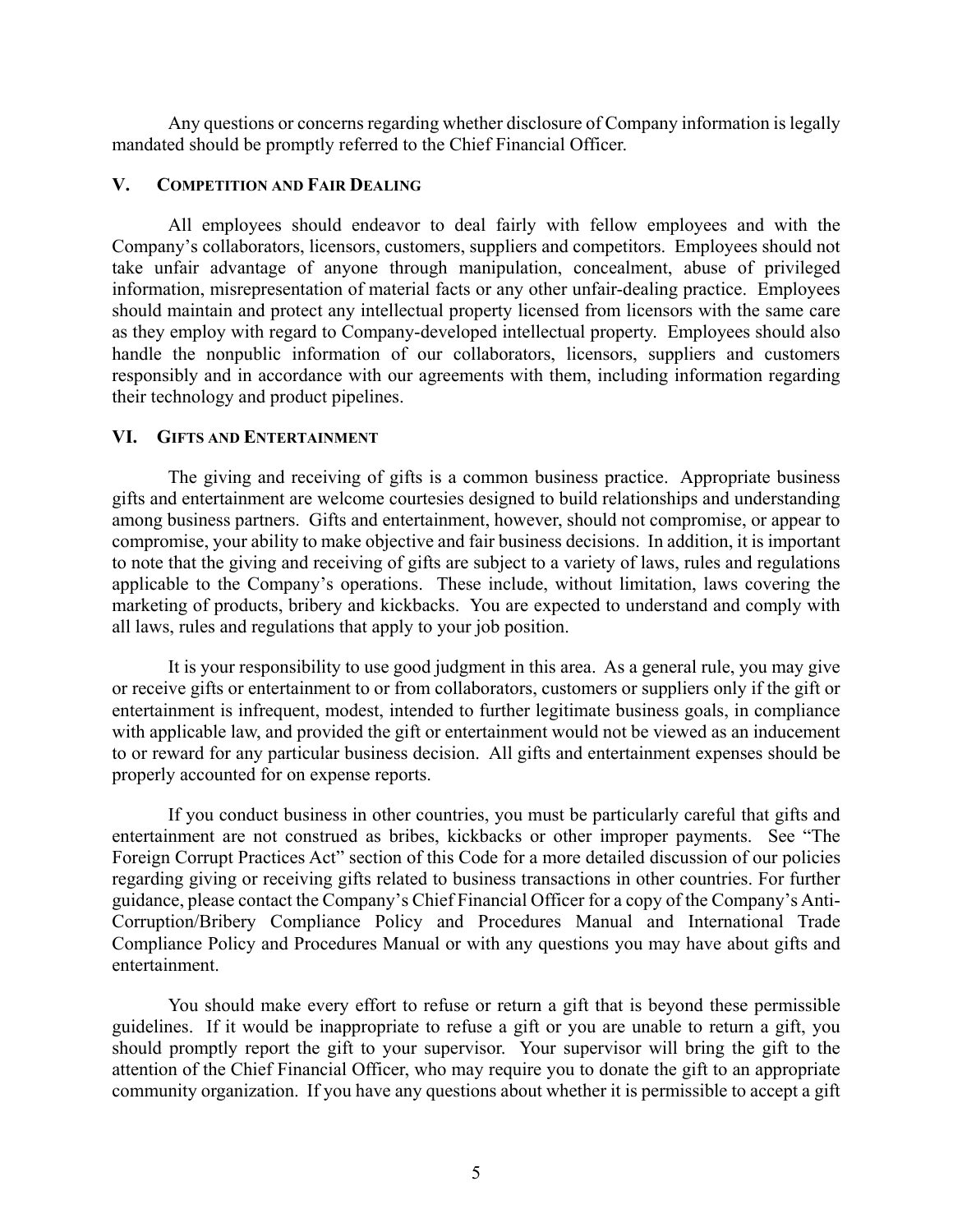or something else of value, contact your supervisor or a principal financial officer for additional guidance.

Note: Gifts and entertainment may not be offered or exchanged under any circumstances to or with any employees of the U.S. government or state or local governments. If you have any questions about this policy, contact your supervisor or the Chief Financial Officer for additional guidance. For a more detailed discussion of special considerations applicable to dealing with the U.S., state and local governments, see "Interactions with Governments."

### **VII. COMPANY RECORDS**

Accurate and reliable records are crucial to our business. Our records are the basis of our earnings statements, financial reports, regulatory submissions and many other aspects of our business and guide our business decision-making and strategic planning. Company records include financial records, personnel records, records relating to our technology and product development, manufacturing and regulatory submissions and all other records maintained in the ordinary course of our business.

All Company records must be complete, accurate and reliable in all material respects. Each employee and director must follow any formal document retention policy of the Company with respect to Company records within such employee's or director's control. Please contact your supervisor or the Chief Financial Officer to obtain a copy of any such policy or with any questions concerning any such policy.

#### **VIII. PROTECTION AND USE OF COMPANY ASSETS**

Employees should protect the Company's assets and ensure their efficient use for legitimate business purposes only and not for any personal benefit or the personal benefit of anyone else. Theft, carelessness and waste have a direct impact on the Company's financial performance. The use of Company funds or assets, whether or not for personal gain, for any unlawful or improper purpose is prohibited.

Employees should be aware that Company property includes all data and communications transmitted or received to or by, or contained in, the Company's electronic or telephonic systems. Company property also includes all written communications. Employees and other users of this property should have no expectation of privacy with respect to these communications and data. To the extent permitted by law, the Company has the ability, and reserves the right, to monitor all electronic and telephonic communication. These communications may also be subject to disclosure to law enforcement or government officials.

### **IX. ACCURACY OF FINANCIAL REPORTS AND OTHER PUBLIC COMMUNICATIONS**

As a public company we are subject to various securities laws, regulations and reporting obligations. Both federal law and our policies require the disclosure of accurate and complete information regarding the Company's business, financial condition and results of operations. Inaccurate, incomplete or untimely reporting will not be tolerated and can severely damage the Company and result in legal liability.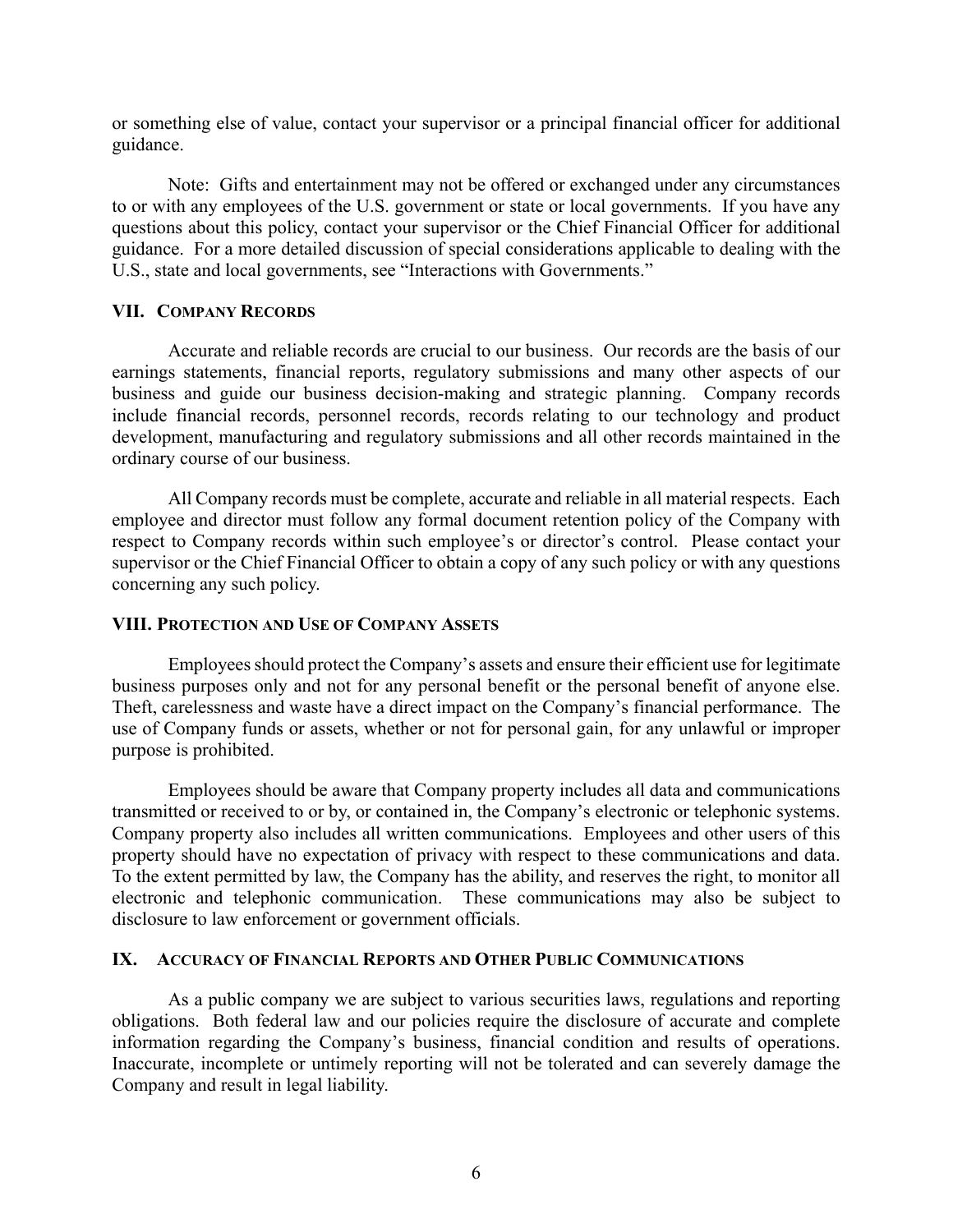The Company's principal financial officers and other employees working in the finance department have a special responsibility to ensure that all of our financial disclosures are full, fair, accurate, timely and understandable. These employees must understand and strictly comply with generally accepted accounting principles and all standards, laws and regulations for accounting and financial reporting of transactions, estimates and forecasts.

### **X. COMPLIANCE WITH LAWS AND REGULATIONS**

Each employee and director has an obligation to comply with all laws, rules and regulations applicable to the Company's operations. These include, without limitation, laws covering bribery and kickbacks, the development, testing, approval, manufacture, marketing and sale of our products, copyrights, trademarks and trade secrets, information privacy, insider trading, illegal political contributions, antitrust prohibitions, foreign corrupt practices, offering or receiving gratuities, environmental hazards, employment discrimination or harassment, occupational health and safety, false or misleading financial information or misuse of corporate assets. You are expected to understand and comply with all laws, rules and regulations that apply to your job position. If any doubt exists about whether a course of action is lawful, you should seek advice from your supervisor or the Chief Financial Officer.

# A. Interactions with the Government

The Company may conduct business with the U.S. government, state and local governments and the governments of other countries. The Company is committed to conducting its business with all governments and their representatives with the highest standards of business ethics and in compliance with all applicable laws and regulations, including the special requirements that apply to communications with governmental bodies that may have regulatory authority over our products and operations, such as government contracts and government transactions.

If your job responsibilities include interacting with the government, you are expected to understand and comply with the special laws, rules and regulations that apply to your job position as well as with any applicable standard operating procedures that the Company has implemented. If any doubt exists about whether a course of action is lawful, you should seek advice immediately from your supervisor and the Chief Financial Officer.

In addition to the above, you must obtain approval from the Chief Executive Officer or Chief Financial Officer for any work activity that requires communication with any member or employee of a legislative body or with any government official or employee. Work activities covered by this policy include meetings with legislators or members of their staffs or with senior executive branch officials on behalf of the Company. Preparation, research and other background activities that are done in support of lobbying communication are also covered by this policy even if the communication ultimately is not made. If any doubt exists about whether a given work activity would be considered covered by this provision, you should seek advice immediately from your supervisor and the Chief Financial Officer. For further guidance, please contact the Company's Chief Financial Officer for a copy of the Company's Anti-Corruption/Bribery Compliance Policy and Procedures Manual and International Trade Compliance Policy and Procedures Manual or with any questions you may have about interactions with the government.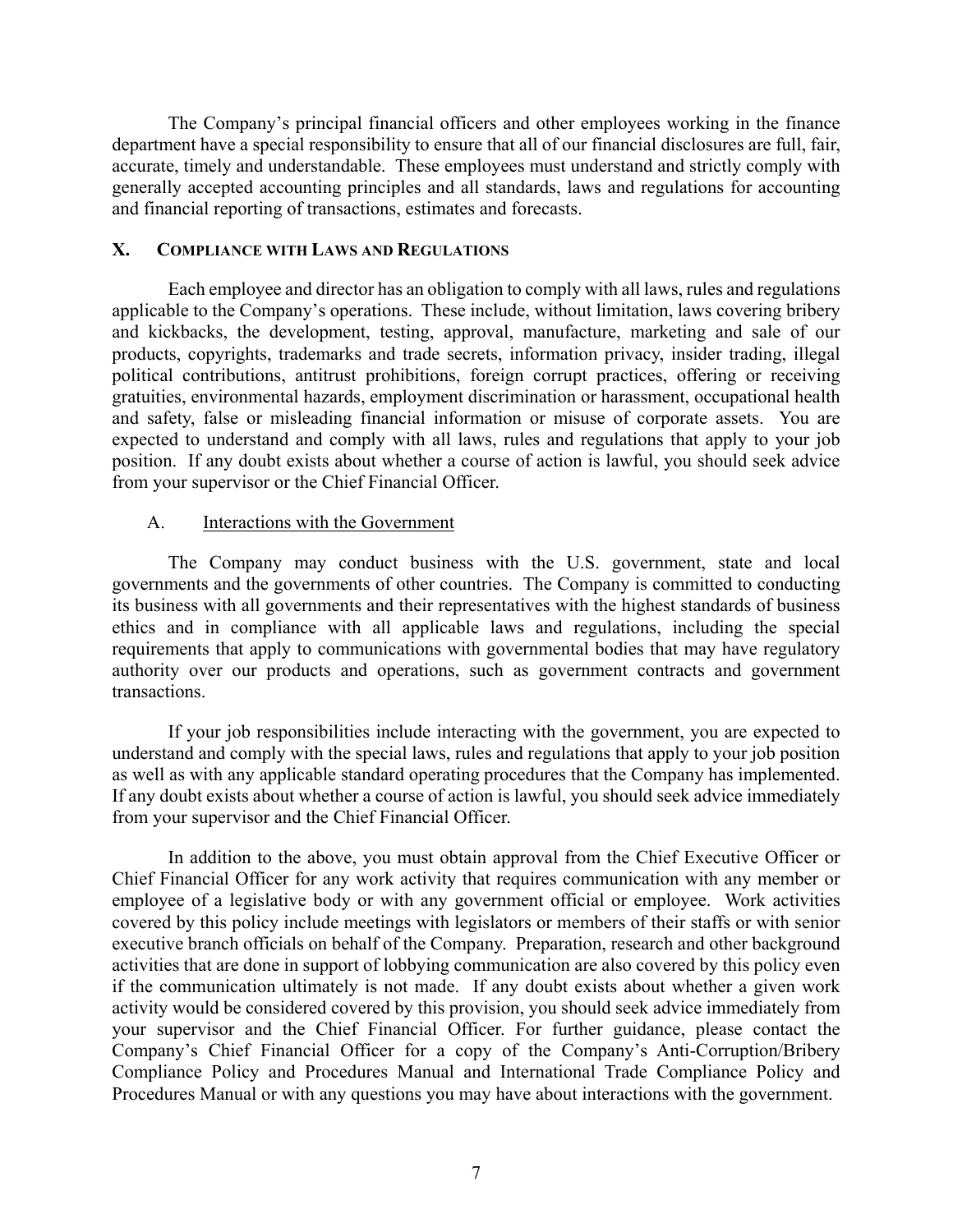# B. Political Contributions and Volunteer Activities

The Company encourages its employees and directors to participate in the political process as individuals and on their own time. However, federal and state contribution and lobbying laws severely limit the contributions the Company can make to political parties or candidates. It is Company policy that Company funds or assets not be used to make a political contribution to any political party or candidate, unless prior approval has been given by our Chief Executive Officer or Chief Financial Officer. The Company will not reimburse you for personal political contributions. When you participate in non-Company political affairs, you should be careful to make it clear that your views and actions are your own, and not made on behalf of the Company. Please contact the Chief Financial Officer if you have any questions about this policy.

# C. Compliance with Antitrust Laws

Antitrust laws of the United States and other countries are designed to protect consumers and competitors against unfair business practices and to promote and preserve competition. Our policy is to compete vigorously and ethically while complying with all antitrust, monopoly, competition or cartel laws in all countries, states or localities in which the Company conducts business. Violations of antitrust laws may result in severe penalties against the Company and its employees, including potentially substantial fines and criminal sanctions. You are expected to maintain basic familiarity with the antitrust principles applicable to your activities, and you should consult the Chief Financial Officer with any questions you may have concerning compliance with these laws.

# 1. Meetings with Competitors

Employees should exercise caution in meetings with competitors. Any meeting with a competitor may give rise to the appearance of impropriety. As a result, if you are required to meet with a competitor for any reason, you should obtain the prior approval of the Chief Executive Officer or Chief Financial Officer of the Company. You should try to meet with competitors in a closely monitored, controlled environment for a limited period of time. You should create and circulate agendas in advance of any such meetings, and the contents of your meeting should be fully documented.

# 2. Professional Organizations and Trade Associations

Employees should be cautious when attending meetings of professional organizations and trade associations at which competitors are present. Attending meetings of professional organizations and trade associations is both legal and proper, if such meetings have a legitimate business purpose and are conducted in an open fashion, adhering to a proper agenda. At such meetings, you should not discuss the Company's pricing policies or other competitive terms or any other proprietary, competitively sensitive information. You are required to notify your supervisor or the Chief Financial Officer prior to attending any meeting of a professional organization or trade association.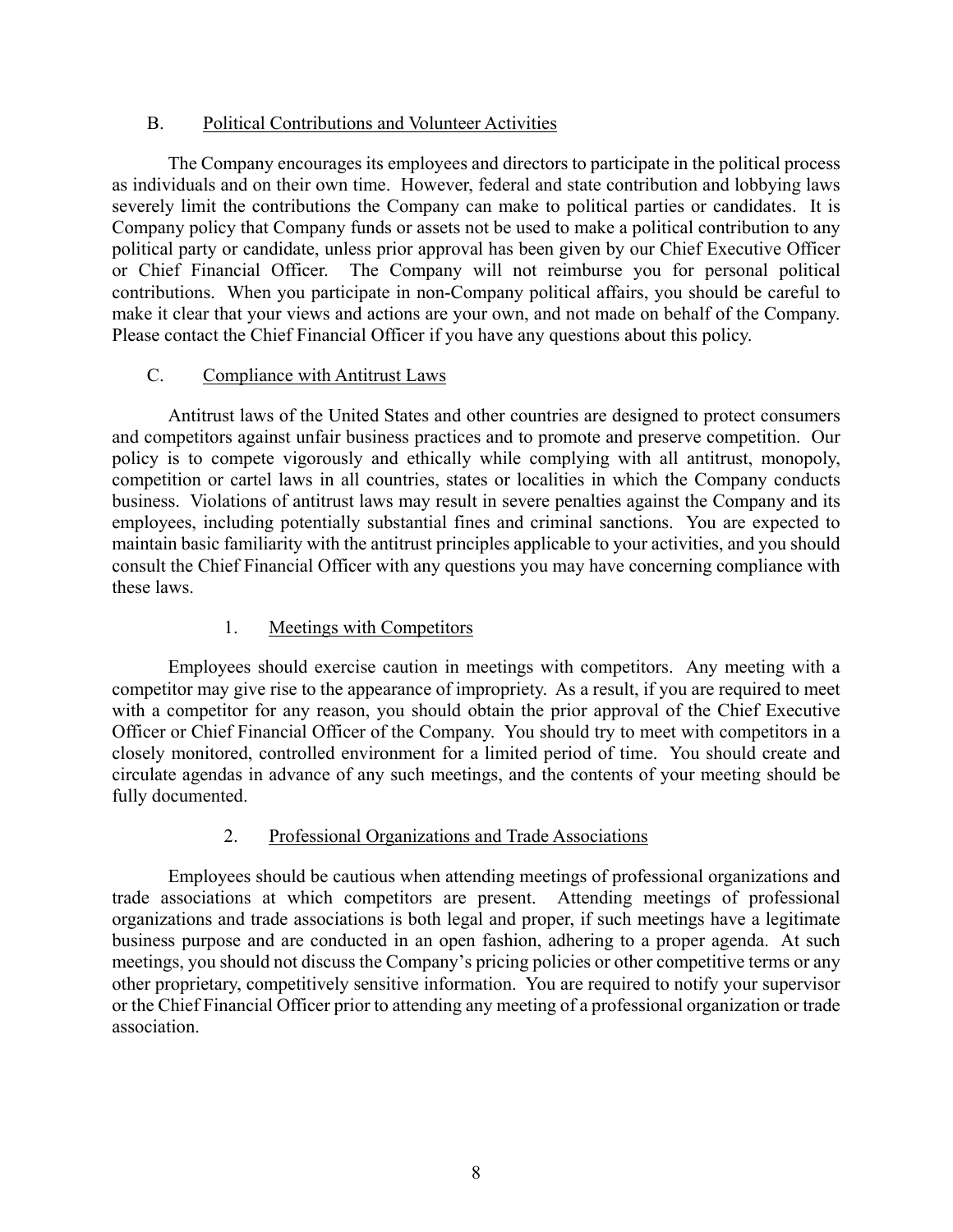## D. Compliance with Insider Trading Laws

Consistent with the Company's Insider Trading Compliance Policy, the Company's employees and directors are prohibited from trading in the stock or other securities of the Company while in possession of material nonpublic information about the Company. In addition, Company employees and directors are prohibited from recommending, "tipping" or suggesting that anyone else buy or sell the Company's stock or other securities on the basis of material non-public information. Employees and directors who obtain material non-public information about another company in the course of their duties are prohibited from trading in the stock or securities of the other company while in possession of such information or "tipping" others to trade on the basis of such information. Violation of insider trading laws can result in severe fines and criminal penalties, as well as disciplinary action by the Company, up to and including, for an employee, termination of employment or, for a director, a request that such director resign from the Board of Directors. You are required to read carefully and observe our Insider Trading Compliance Policy, as amended from time to time. Please contact the Chief Financial Officer for a copy of the Insider Trading Compliance Policy or with any questions you may have about insider trading laws.

# **XI. PUBLIC COMMUNICATIONS AND REGULATION FD**

# A. Public Communications Generally

The Company places a high value on its credibility and reputation in the community. What is written or said about the Company in the news media and investment community directly impacts our reputation, positively or negatively. Our policy is to provide timely, accurate and complete information in response to public requests (from media, analysts, etc.), consistent with our obligations to maintain the confidentiality of competitive and proprietary information and to prevent selective disclosure of market-sensitive financial data. The Company has adopted a separate Policy Statement – Guidelines for Corporate Disclosure to maintain the Company's credibility and reputation in the community, to maintain the confidentiality of competitive and proprietary information and to prevent selective disclosure of market-sensitive financial data.

# B. Compliance with Regulation FD

In connection with its public communications, the Company is required to comply with a rule under the federal securities laws referred to as Regulation FD (which stands for "fair disclosure"). Regulation FD provides that, when we disclose material non-public information about the Company to securities market professionals or stockholders (where it is reasonably foreseeable that the stockholders will trade on the information), we must also disclose the information to the public. "Securities market professionals" generally include analysts, institutional investors and other investment advisors.

The Company has designated certain individuals as "spokespersons" who are responsible for communicating with analysts, institutional investors and representatives of the media. Any employee or director who is not a designated spokesperson of the Company is prohibited from communicating any information about the Company to analysts, institutional investors, other stockholders or representatives of the media, except at the request of the Company's designated spokespersons.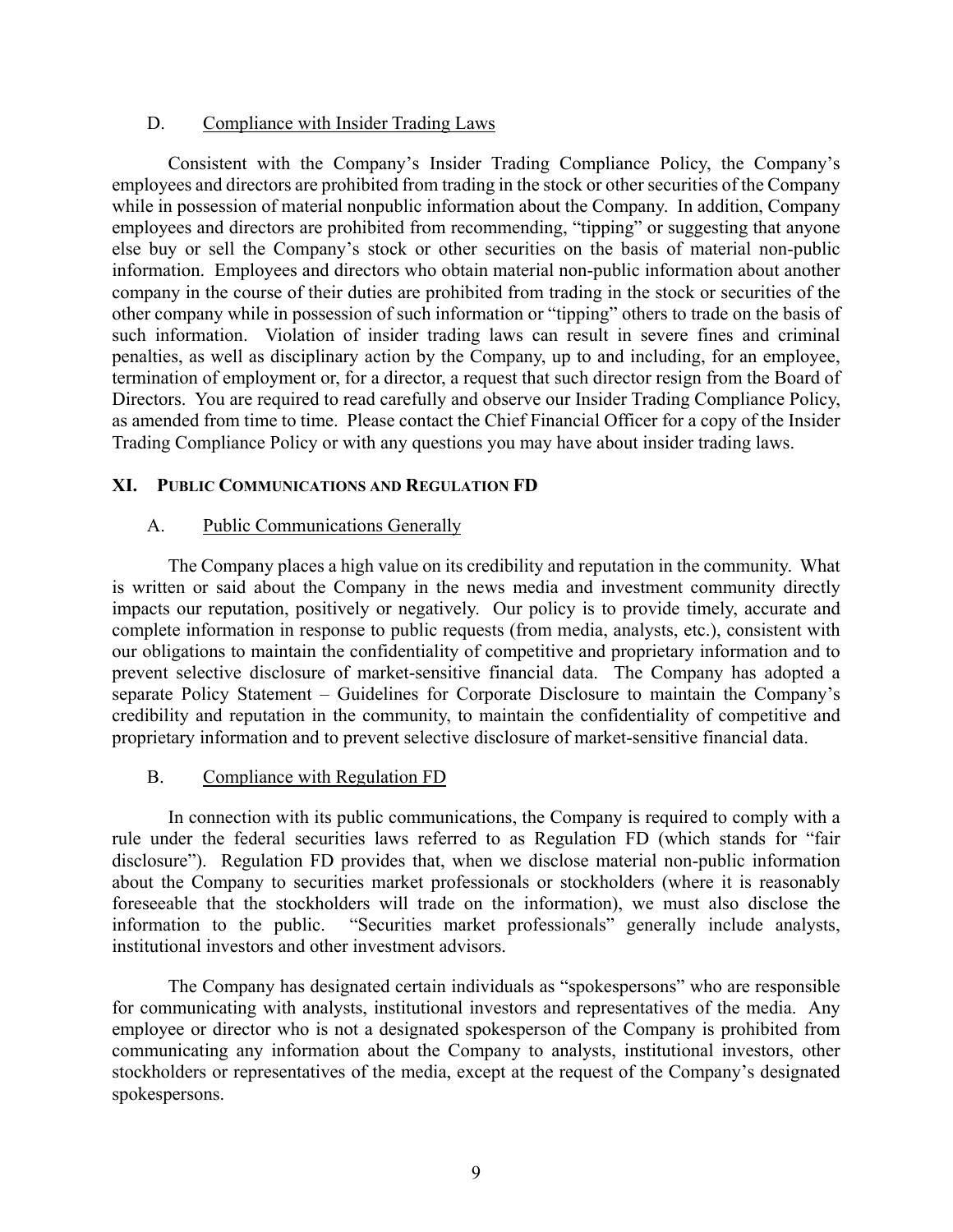For more information on the Company's policies and procedures regarding public communications and Regulation FD, please contact the Chief Financial Officer for a copy of the Company's Policy Statement – Guidelines for Corporate Disclosure or with any questions you may have about disclosure matters.

### **XII. ANTI-CORRUPTION COMPLIANCE AND THE U.S. FOREIGN CORRUPT PRACTICES ACT**

The Company is committed to complying with the U.S. Foreign Corrupt Practices Act (the "*FCPA*") and other applicable anti-corruption laws. The FCPA prohibits the Company and its employees, directors, officers, and agents from offering, giving, or promising money or any other item of value, directly or indirectly, to win or retain business or to influence any act or decision of any government official, political party, candidate for political office, or official of a public international organization. The Company prohibits employees, directors, and officers from giving or receiving bribes, kickbacks, or other inducements to foreign officials. This prohibition also extends to payments to agents acting on the Company's behalf if there is reason to believe that the payment will be used indirectly for a prohibited payment to foreign officials. Indirect payments include any transfer of money or other item of value to another individual or organization where the person making the transfer knows or has reason to know that some or all of that transfer is for the benefit of an individual to whom direct payments are prohibited. The use of agents for the payment of bribes, kickbacks or other inducements is expressly prohibited. Violation of the FCPA and other applicable anti-corruption laws is a crime that can result in severe fines and criminal penalties, as well as disciplinary action by the Company, up to and including, for an employee, termination of employment or, for a director, a request that such director resign from the Board of Directors. For further guidance, please contact the Company's Chief Financial Officer for a copy the Company's Anti-Corruption/Bribery Compliance Policy and Procedures Manual or with any questions you may have about anti-corruption laws.

### **XIII. INTERNATIONAL TRADE LAWS**

Company employees and agents must know and comply with U.S. laws and regulations that govern international operations, as well the local laws of countries where the Company operates. The United States and many countries have laws that restrict or otherwise require licensing for the export or import of certain goods and services to other countries or to certain parties. If you are involved with importing, you need to be aware of the applicable governmental regulations and requirements, including those required by the Customs-Trade Partnership Against Terrorism (C-TPAT). A failure to comply can result in fines, penalties, imprisonment and/or a loss of import privileges. U.S. laws and regulations also impose various trade sanctions or embargoes against other countries or persons, and prohibit cooperation with certain boycotts imposed by some countries against others. The Company does not participate in prohibited boycotts.

The scope of these licensing requirements, trade sanctions, and trade embargoes may vary from country to country. They may range from specific prohibitions on trade of a given item to a total prohibition of all commercial transactions. It is important to note that the Company may not facilitate or encourage a non-domestic company to perform a transaction that it could not perform itself pursuant to sanctions laws.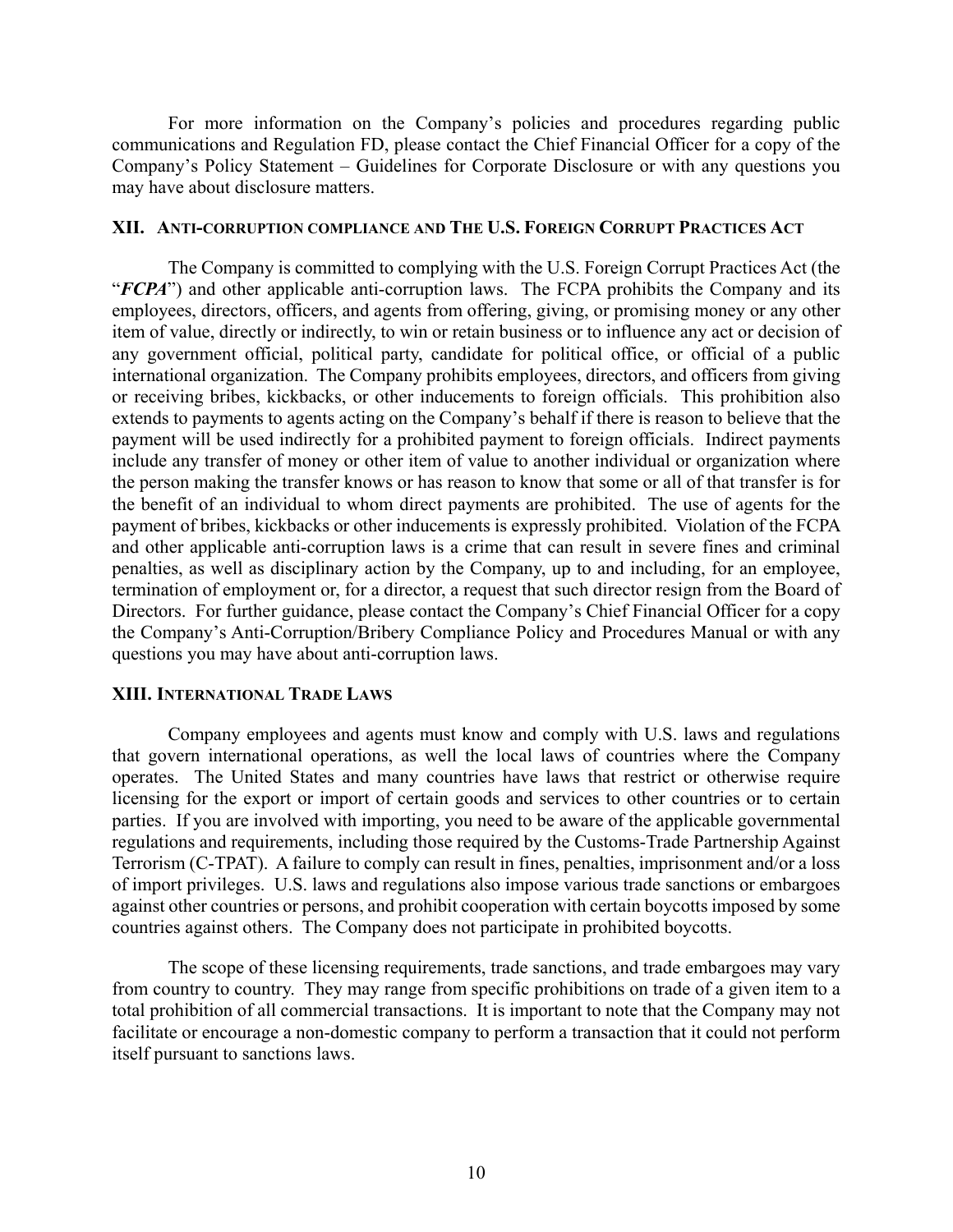Employees involved in export transactions or international operations must familiarize themselves with the list of countries against which the United States maintains comprehensive sanctions and the rules relating to exporting to or transacting with such countries, either directly or indirectly through foreign subsidiaries or other third parties. In addition, the Company must comply with counter-terrorism requirements when engaging in international trade. Due to the complexities of these international trade laws, contact the Director of Compliance or Chief Financial Officer before exporting or importing goods or services, or engaging in transactions with countries or persons that may be affected by economic or trade sanctions. If requested to participate in or cooperate with an international boycott that the United States does not support (*e.g.*, the boycott of Israel sponsored by the Arab League), you may not agree to or comply with such request. Immediately report this request to the Chief Financial Officer.

# **XIV. ENVIRONMENT, HEALTH AND SAFETY**

The Company is committed to providing a safe and healthy working environment for its employees and to avoiding adverse impact and injury to the environment and the communities in which it does business. Company employees must comply with all applicable environmental, health and safety laws, regulations and Company standards. It is your responsibility to understand and comply with the laws, regulations and policies that are relevant to your job. Failure to comply with environmental, health and safety laws and regulations can result in civil and criminal liability against you and the Company, as well as disciplinary action by the Company, up to and including termination of employment. You should contact the Chief Financial Officer if you have any questions about the laws, regulations and policies that apply to you.

# A. Environment

All Company employees should strive to conserve resources and reduce waste and emissions through recycling and other energy conservation measures. You have a responsibility to promptly report any known or suspected violations of environmental laws or any events that may result in a discharge or emission of hazardous materials.

# B. Health and Safety

The Company is committed not only to complying with all relevant health and safety laws, but also to conducting business in a manner that protects the safety of its employees. All employees are required to comply with all applicable health and safety laws, regulations and policies relevant to their positions. If you have a concern about unsafe conditions or tasks that present a risk of injury to you, please report these concerns immediately to your supervisor or the Human Resource Department.

# C. Employment Practices

The Company pursues fair employment practices in every aspect of its business. The following is only intended to be a summary of certain of our employment policies and procedures. Copies of the Company's detailed policies are available upon request. Company employees must comply with all applicable labor and employment laws, including anti-discrimination laws and laws related to freedom of association and privacy. It is your responsibility to understand and comply with the laws, regulations and policies that are relevant to your job. Failure to comply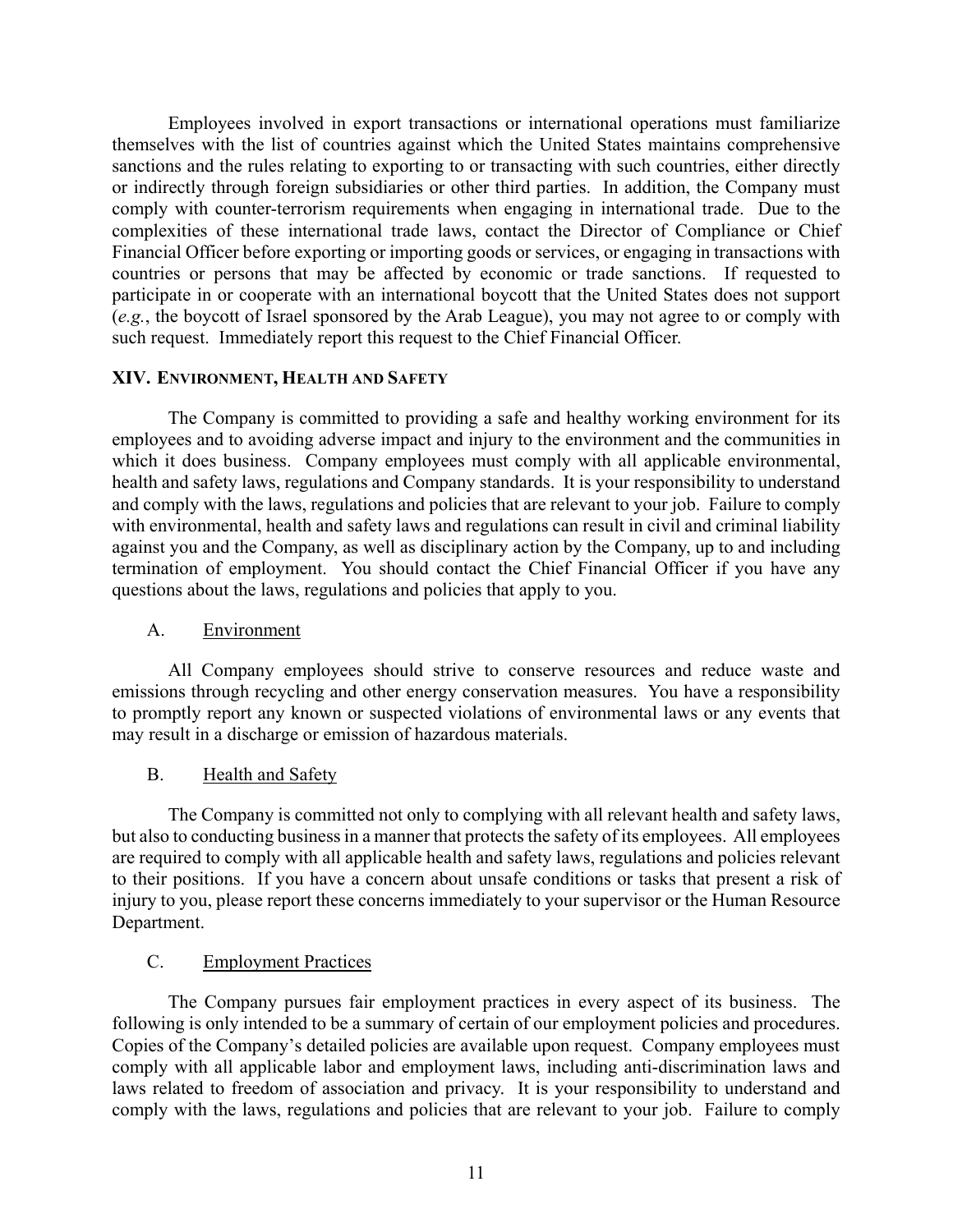with labor and employment laws can result in civil and criminal liability against you and the Company, as well as disciplinary action by the Company, up to and including termination of employment. You should contact the Human Resource Department if you have any questions about the laws, regulations and policies that apply to you.

# D. Harassment and Discrimination

The Company is committed to providing equal opportunity and fair treatment to all individuals on the basis of merit, without discrimination because of race, color, religion, national origin, sex (including pregnancy), sexual orientation, age, disability, veteran status or other characteristic protected by law. The Company also prohibits harassment based on these characteristics in any form, whether physical or verbal and whether committed by supervisors, non-supervisory personnel or non-employees. Harassment may include, but is not limited to, offensive sexual flirtations, unwanted sexual advances or propositions, verbal abuse, sexually or racially degrading words, or the display in the workplace of sexually suggestive or racially degrading objects or pictures.

If you have any complaints about discrimination or harassment, report such conduct to your supervisor. All complaints will be treated with sensitivity and discretion. Your supervisor and the Company will protect your confidentiality to the extent possible, consistent with law and the Company's need to investigate your concern. Where our investigation uncovers harassment or discrimination, we will take prompt corrective action, which may include disciplinary action by the Company, up to and including, termination of employment. The Company strictly prohibits retaliation against an employee who, in good faith, files a complaint.

Any member of management who has reason to believe that an employee has been the victim of harassment or discrimination or who receives a report of alleged harassment or discrimination is required to report it to the relevant human resources personnel immediately.

# E. Alcohol and Drugs

The Company is committed to maintaining a drug-free work place. All Company employees must comply strictly with Company policies regarding the abuse of alcohol and the possession, sale and use of illegal drugs (for the purpose of this Code, "illegal drugs" includes marijuana). Drinking alcoholic beverages is prohibited while on duty or on the premises of the Company, except at specified Company-sanctioned events or as otherwise authorized by management. Possessing, using, selling or offering illegal drugs and other controlled substances is prohibited under all circumstances while on duty or on the premises of the Company. Likewise, you are prohibited from reporting for work, or driving a Company vehicle or any vehicle on Company business, while under the influence of alcohol or any illegal drug or controlled substance.

# F. Violence Prevention and Weapons

The safety and security of Company employees is vitally important. The Company will not tolerate violence or threats of violence in, or related to, the workplace. If you experience, witness or otherwise become aware of a violent or potentially violent situation that occurs on the